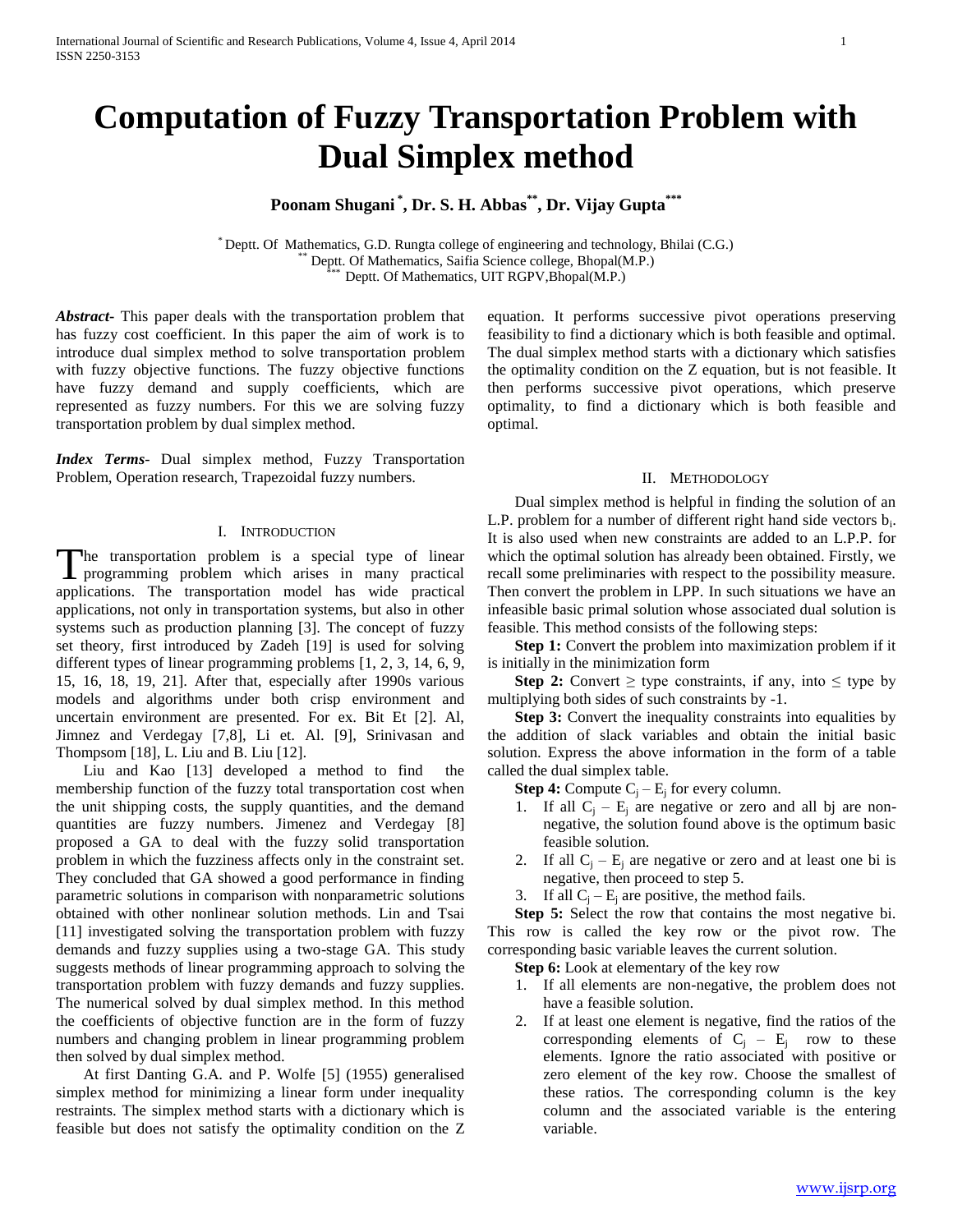**Step 7:** Make this key element unity. Carry out the row operation as in the regular simplex method and repeat iterations until either an optimal feasible solution is obtained in a finite number of steps or there is an indication of non-existence of a feasible solution.

#### **Numerical Example**

 We use an example to illustrate the effectiveness of the proposed dual simplex method approach to solve the fuzzy transportation problem with fuzzy demands and fuzzy supplies. Consider a fuzzy transportation problem with three supplies  $(m=3)$  and three demands  $(n=3)$ . Table 1 shows the fuzzy supplies  $\widetilde{a_{ij}}$  and fuzzy demands  $b_{ij}$ , i=1, 2, 3 and j=1, 2, 3.

**TABLE 1: FUZZY COEFFICIENTS IN THE EXAMPLE**

| <b>Fuzzy</b> supplies |           |    | Fuzzy demands |  |
|-----------------------|-----------|----|---------------|--|
|                       | (4,5,7,8) |    | (6,7,8,9)     |  |
| ≈                     | (5,6,7,8) |    | (4,5,6,7)     |  |
|                       | (2,3,4,5) | 95 | (1,2,4,5)     |  |

The problem has the following form:

Min  $Z = 4x_{11} + 3x_{12} + 2x_{13} + 7x_{21} + 7x_{22} + 4x_{23} + 9x_{31} + 25x_{32} + 12x_{33}$ Such that

 $x_{11} + x_{12} + x_{13} \approx \tilde{a}_1$  $x_{21}+x_{22}+x_{23}~\cong~ \widetilde{a_2}$  $x_{31} + x_{32} + x_{33} \approx \tilde{a}_3$  $x_{11} + x_{21} + x_{31} \approx \tilde{b}_1$  $x_{12} + x_{22} + x_{32} \approx \widetilde{b_2}$  $x_{13} + x_{23} + x_{33} \approx \widetilde{b_3}$  $x_{11},x_{12},x_{13},x_{21},x_{22},x_{23},x_{31},x_{32},x_{33} \ge 0.$ 

The estimated values of fuzzy coefficients are as follows  $\sim$ ా

$$
a_1 = 6
$$
,  $a_2 = 7$ ,  $a_3 = 4$ ,  $b_1 = 6$ ,  $b_2 = 6$ ,  $b_3 = 3$ .

Next we use dual simplex method to obtain the optimal solution and the optimal solutions are  $x_{11} = 0$   $x_{12} = 6$   $x_{21} = 3$   $x_{23} = 4$   $x_{31} = 4$ 

And the transportation cost is  $Z = 91$ .

#### III. CONCLUSION

 This study investigates a dual simplex method approach to solve the transportation problem with fuzzy demands and fuzzy supplies. When the dual simplex method is applied to solve fuzzy transportation problem, the computation needs not to define membership function of the fuzzy numbers, and neither to use the extension principle nor interval arithmetic and α cuts. Instead of the proposed method uses usual evolution. The empirical results show that the proposed method approach outperforms the other fuzzy method for solving the transportation problem with fuzzy demands and fuzzy supplies.

#### **REFERENCES**

- [1] Abd El-Wahed W. F. and Lee S. M. (2006): "Interactive fuzzy goal programming for multiobjective transportation problems", Omega 34, pp 158-166.
- [2] Bit A.K., Biswal M.P. and Alam S.S. (1993): "Fuzzy programming approach to multi objective solid transportation problem", Fuzzy sets and system, 57 pp 183-194.
- [3] Chanas S., Kolodziejckzy W. and Machaj A. A. (1984): "A fuzzy approach to the transportation problem" Fuzzy Sets and Systems 13, pp 211-221.
- [4] Chanas S. and Kuchta D. (1996): "A concept of the optimal solution of the transportation problem with fuzzy cost coefficients", Fuzzy Sets and Systems 82,Pp 299-305.
- [5] Dantzig G., Orden A. and Wolfe P. (1955): "The generalised simplex method for minimising a linear form under inequality restraints" pacific journal of mathematics, pp 183-195.
- [6] Jimenez F. and Verdegay J. L. (1999): "Solving fuzzy solid transportation problems by an evolutionary algorithm based parametric approach" European J. Oper. Res. 117, 485-510.
- [7] Jimenez F. and Verdegay J.L. (1997): "Obtaining fuzzy solutions to the fuzzy solid transportation problem with genetic algorithms", Proceedings of the Sixth IEEE International Conference on Fuzzy Systems, Barcelona, Spain, pp.1657-1663.
- [8] Jimnez F. and Verdegay J. L. (1998): "Uncertain solid transportation problems" Fuzzy sets and systems, 100 pp 45-57.
- [9] Li L. and Lai K. K. (2000): "A fuzzy approach to the multiobjective transportation problem", Computers and Operational Research 28, 43-57.
- [10] Li Y., Ida K. and Gen. M. (1997): "Neural network approach for multicriteria solid transportation problem" Computers and Industrial Engineering, 33 pp 465-468.
- [11] Lin F. T. and Tsai T. R. (2009): "A Two-stage Genetic Algorithm for Solving the Transportation Problem with Fuzzy Demands and Fuzzy Supplies", International Journal of Innovative Computing, Information and Control, Vol. 5, No. 12, pp.4775-4785.
- [12] Liu L. and Liu B. (2003): "Credibility based solid transportation problems" Procedding of 33rd international conference on computer and industry engineering.
- [13] Liu S. T. and Kao C. (2004): "Solving fuzzy transportation problems based on extension principle", European Journal of Operational Research 153, pp. 661-674.
- [14] M. Ehrgott and R. A. Verma: "Note on solving multicriteria transportation location problems by fuzzy programming", Asia-Pacific Operational Research 18 (2001), 149-164.
- [15] Mishmast Nehi M., Maleki H. R. and Mashinchi M. (2006): "A canonical representation for the solution of fuzzy linear system and fuzzy linear programming problem, J. Appl. Math. & Computing 20(1-2),pp 345-354.
- [16] Pal B. B., Moitra B. N. and Maulik U. (2003): "A goal programming procedure for fuzzy multiobjective linear programming problem" Fuzzy Sets and Systems 139, 395-405.
- [17] Sakawa M. (1993): "Fuzzy sets and interactive multiobjective optimization", Plenum Press, New York.
- [18] Srinivasan V. and Thompsom G.L. (1972): "An operator theory of parametric programming for transportation problem" Nav. Res. Log. Quart. Pp 227-252.
- [19] Yaghoobi M. A. and Tamiz M. (2005): "A short note on relationship between goal programming and fuzzy programming for vector maximum problems", Iranian Journal of Fuzzy Systems2, 31-36.
- [20] Zadeh L. A. (1965): "Fuzzy sets, Inform. and Control" vol. 8, Pp 338-353.
- [21] Zimmermann H. J. (1978): "Fuzzy programming and linear programming with several objective functions", Fuzzy Sets and Systems 1,Pp 45-55.